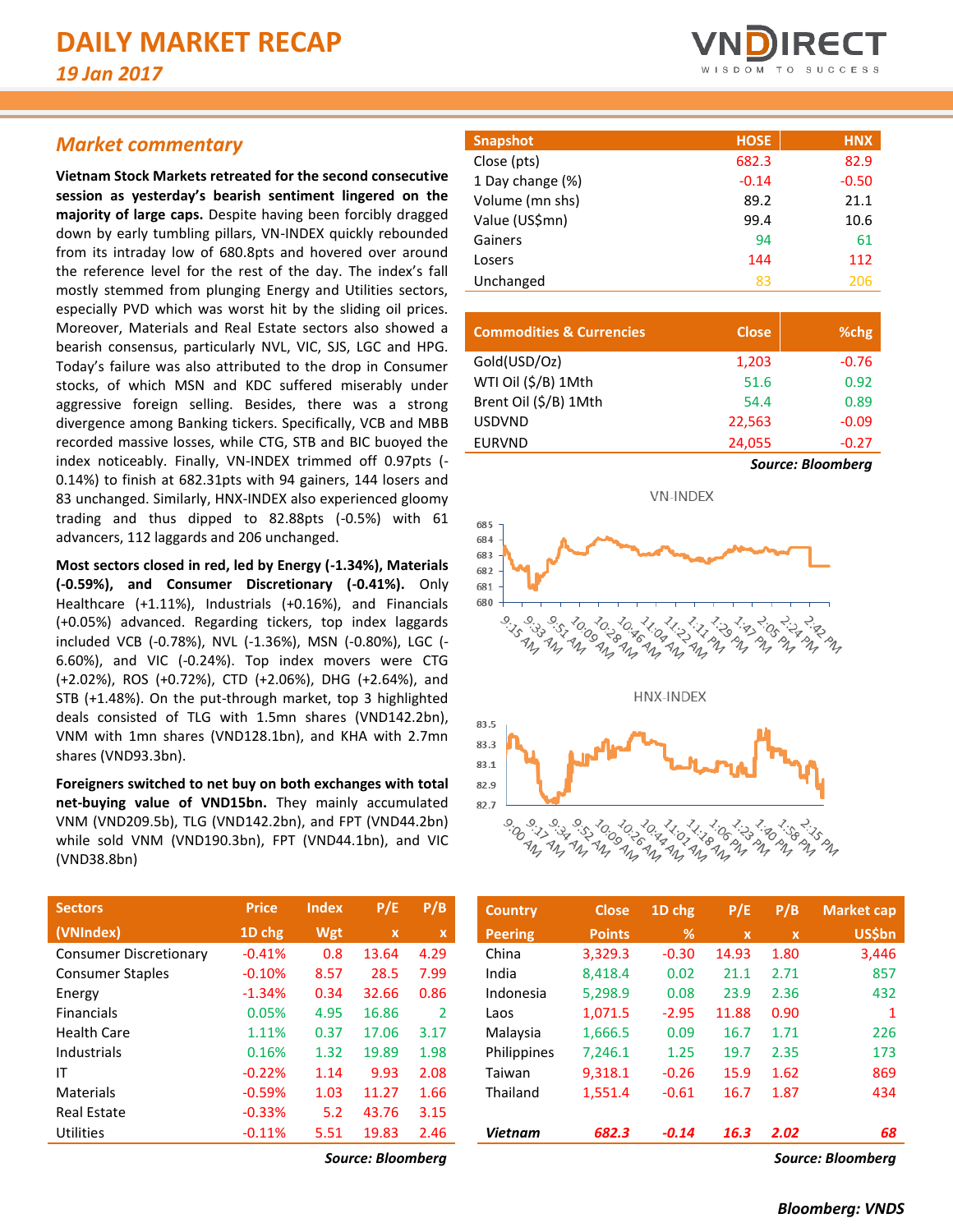

# **Market News**

**Oil resumed gains after the biggest drop in more than a week as industry data showed U.S. crude stockpiles declined, while OPEC and other producing nations trim production to ease a global glut.** Futures rose as much as 1.3% in New York after sliding 2.7% on Wednesday amid a surge in the dollar. U.S. crude supplies fell by 5.04mn barrels last week, the American Petroleum Institute was said to report. Government data Thursday is also forecast to show a decline. OPEC and 11 other producers are making "tremendous efforts" to cut output, according to the secretary-general of the Organization of Petroleum Exporting Countries. *(Bloomberg)*

**Vietnam State Treasury will sell VND200trl of bonds in 2017**. Apart from this, Vietnam will also sell VND8trl-10trl of municipal bonds in 2017, citing info from Ministry of Finance. *(Bloomberg)*

**Vietnam rose Diesel oil price to VND14,047/liter.** Additionally, Kerosene price is adjusted to VND12,600/liter at 3pm on Jan 19, Vietnam Ministry of Industry and Trade said in statement on its website. Besides, Ron-92 and E5 gasoline prices are unchanged at VND17,594 and VND17,322, respectively. *(Bloomberg)*

**Vietnam 2016 steel trade deficit was recorded at US\$6.7bn.** Accordingly, steel exports rose by 18% to US\$2.4bn last year while imports hit US\$9.1bn, citing data from Vietnam Steel Association. For more information, 2016 domestic steel output met only 40% of consumption needs and 2017 steel production is forecast to rise 12% from 17.5mn tons. *(Bloomberg)*

**Nghi Son Oil Refinery Port - Vietnam's second oil refinery - may be unable to handle importexport demand because its port cannot accommodate vessels larger than 30,000 tons,** citing Petrolimex's Deputy CEO Nguyen Quang Kien. For further information, Petrolimex will suffer higher expenses when transporting oil via Cai Lan port in Quang Ninh. Besides, Petrolimex may have to buy oil from Dung Quat, whose prices are higher than those of Nghi Son. *(Bloomberg)*

# **Corporate News**

**Hanoi Beer Alcohol And Beverage JSC (BHN VN) - stock listing:** Shares rose by 5.5% to VND135,000 at close on its 1st day of trading on Ho Chi Minh City Stock Exchange (HOSE). *(Bloomberg)*

**CII Bridges & Roads JSC (LGC VN) - shareholder's activity:** Ho Chi Minh City Infrastructure Investment JSC (CII VN), major shareholder, has registered to buy 9.54mn LGC shares from Jan 20 to Feb 18 via order-matching method. If successful, CII will raise its stake in LGC from 94.5mn shares (49%) to 104mn shares (53.95%) and become LGC's parent company. *(Cafef.vn)*

**Vietnam Bank for Agriculture and Rural Development (Agribank - unlisted) - 2017 business targets:** In 2017, Agribank plans profit rise of at least 10% from over VND4trl last year and credit growth of 14%-18%, citing information from lender. *(Bloomberg)*

**NinhVanBay Travel Real Estate JSC (NVT VN) - FOL lifting:** On Jan 18, NVT received the approval from State Securities Commission (SSC) to raise its FOL from 49% to 100%, according to filing on exchange website. *(Bloomberg)*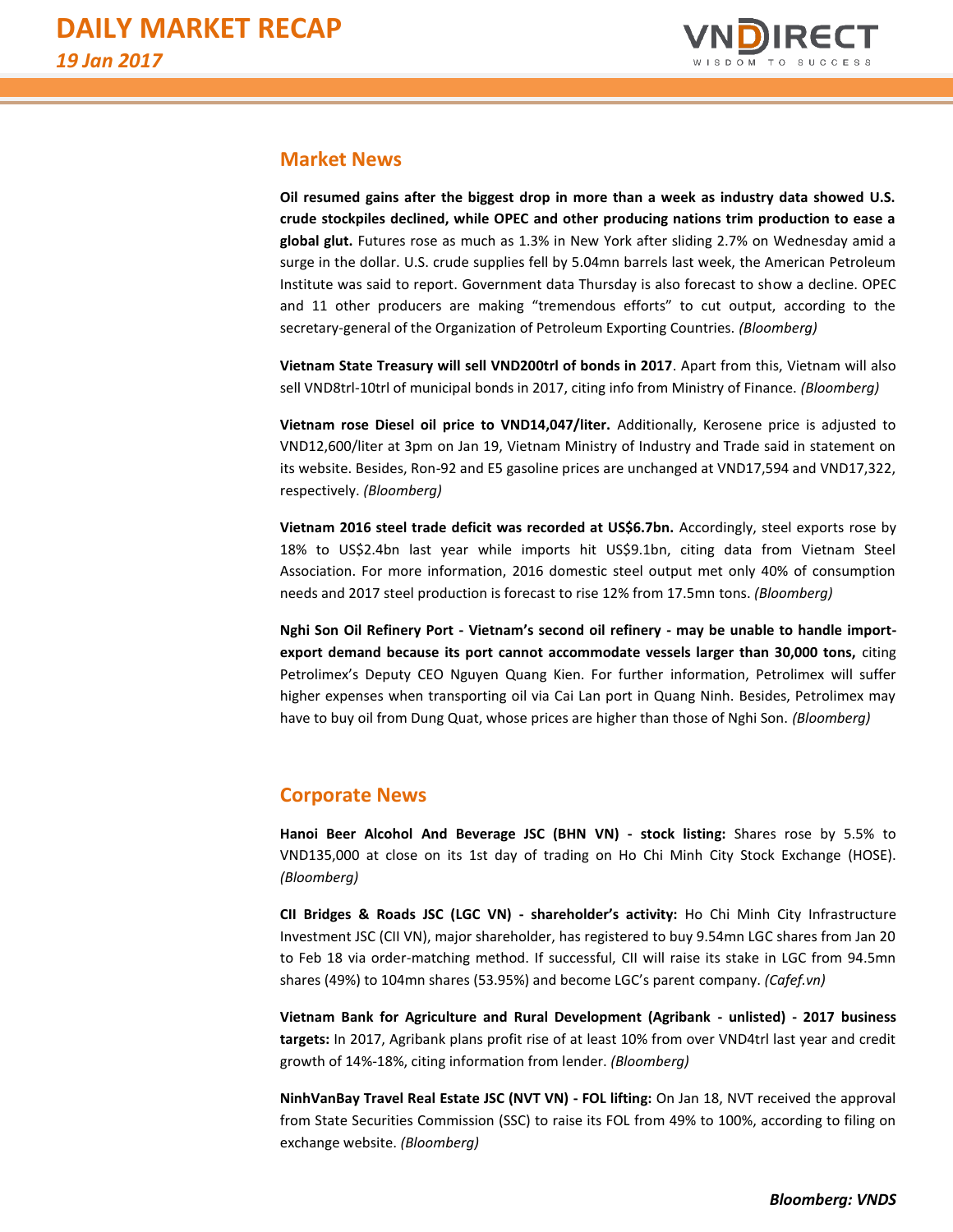

**Saigon Tourist Transport Corp (STT VN) - shareholder's activity:** On Dec 08, 2016, Ms. Cao Thuy Tien bought 93,173 STT shares to increase her holding from 389,126 shares (4.86%) to 482,299 shares (6.02%). *(Cafef.vn)*

**Trang Corp JSC (TFC VN) - shareholder's activity:** From Dec 12, 2016 to Jan 11, 2017, Ms. Susan Ho, daughter of CEO and BoD member Nguyen Minh Nguyen, bought 590,000 TFC shares, increasing her stake to 1mn shares (5.94%). Thus, she has become the company's major shareholder. *(Cafe.vn)*

**Da Nang Education Development and Investment JSC (DAD VN) - shareholder's activity:** On Jan 13, major shareholder AFC Vietnam Fund (AFC VF Limited) bought 35,100 DAD shares, increasing its stake from 384.600 shares (8.25%) to 419,700 shares (9.01%). *(Cafef.vn)*

**Hoang Ha JSC (HHG VN) - 2016 business results**: In 4Q2016, HHG recorded VND103.1bn in net revenue (+135% YoY) and VND14.5bn in EAT (+29.4% YoY). For the whole year, the company achieved VND275bn in net revenue (+46.6% YoY) and VND40.6bn in EAT (+22.8% YoY). *(Cafef.vn)*

**Tan Binh Import-Export JSC (TIX VN) - share issuance:** TIX has approved to issue 2.4mn shares in order to increase its chartered capital to VND264bn in 1H2017. In particular, the company will issue 1.2mn ESOP shares at the price of VND20,000/share and 1.2mn shares to existing shareholders with the ratio of 100:05 and at the price of VND20,000/share. *(Cafef.vn)*

**Song Da Industry Trade JSC (STP VN) - 2017 business plan:** STP has approved 2017 business plan with VND230.8bn in total revenue, VND10.15bn in EBT, and dividend ratio of 7-10%/year (not stated in cash or stock). *(Cafef.vn)*

**SIMCO Song Da JSC (SDA VN) - shareholder's activity:** Vice CEO Nguyen Thi Minh thu bought 1.3mn SDA shares (4.96%) from Dec 14, 2016 to Jan 12, 2017. Prior to the transaction, she did not own any SDA share. In addition, on the same period, Chairman Nguyen Si Hien sold 1,494,300 SDA shares, reducing his stake from 2,078,100 shares (7.93%) to 583,800 shares (2.23%). *(Cafef.vn)*

**Hoa Binh Rubber JSC (HRC VN) - 2016 business results:** In 4Q2016, HRC generated VND39bn in net revenue (+7.4% YoY) and VND1.7n in EAT (+6.2% YoY). Thus, for the whole year, the company reported net revenue of VND85.4bn (-9.6% YoY and surpassing the year target by 52%) and EAT of VND9.3bn (-69.4% YoY and exceeding full-year goal by 52%). EPS was VND351. *(Cafef.vn)*

**Educational Book JSC in Da Nang City (DAE VN) - 2016 business results:** For Q4, DAE posted an increase of 80.7% YoY to VND6.3bn in net revenue and 1% YoY to VND191.3mn in EAT. For 2016, the company declared revenue of VND72bn (+17% YoY and completing 98% of year goal) and EAT of VND4.7bn (+5% YoY and accomplishing 79% of the plan). Additionally, EPS was recorded at VND2,592. *(Cafef.vn)*

**Viettronics Tan Binh JSC (VTB VN) - 2016 business results**: In 4Q2016, VTB reported a surge of 230.5% YoY to VND392.3bn in net revenue and a jump of 87.5% YoY to VND12.1bn. For 2016, the company reached VND737.5bn in net revenue (+121.9% YoY and surpassing the year target 107.3%) and VND15.6bn in EAT (+27.1% YoY and exceeding 2016 goal by 7.4%). *(Cafef.vn)*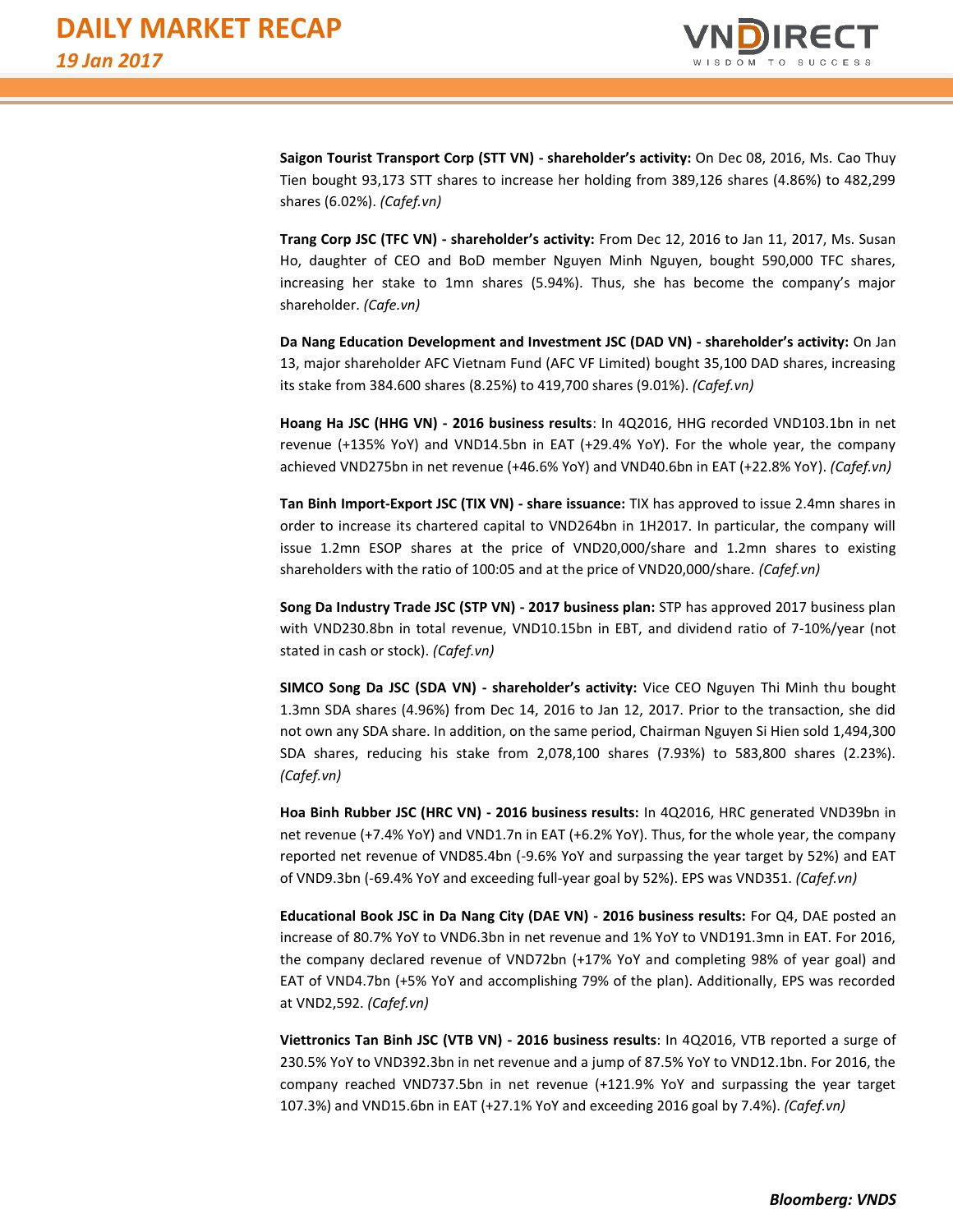

**My Chau Printing and Packaging Holdings Company (MCP VN) - 2017 AGM**: Feb 07 and Feb 08 will be the ex-date and record date, correspondingly, for attending 2017 AGM. The meeting will be held at 18 Luy Ban Bich, Tan Phu District, HCMC. Further information will be announced later. *(Cafef.vn)*

**SMC Investment Trading JSC (SMC VN) - est. 2016 business results and 2017 business plan:** In 2016, SMC expects to report revenue of VND9.441trl and EAT of VND362.2bn. For 2017, the company targets revenue of VND10.55trl and EAT of VND80bn. *(Cafef.vn)*

**Hochiminh Textbook Printing JSC (SAP VN) - est. 2016 business results and 2017 business plan:** In 2016, SAP expects to record VND10.5bn in total revenue (meeting 78% of full-year target) and a negative figure of VND442mn in EAT (vs. the target of VND500mn). For 2017, SAP plans to increase its print capacity by 12% YoY and total revenue by 16% YoY to VND12.2bn. Additionally, the company also sets EAT target of VND300mn this year. *(Cafef.vn)*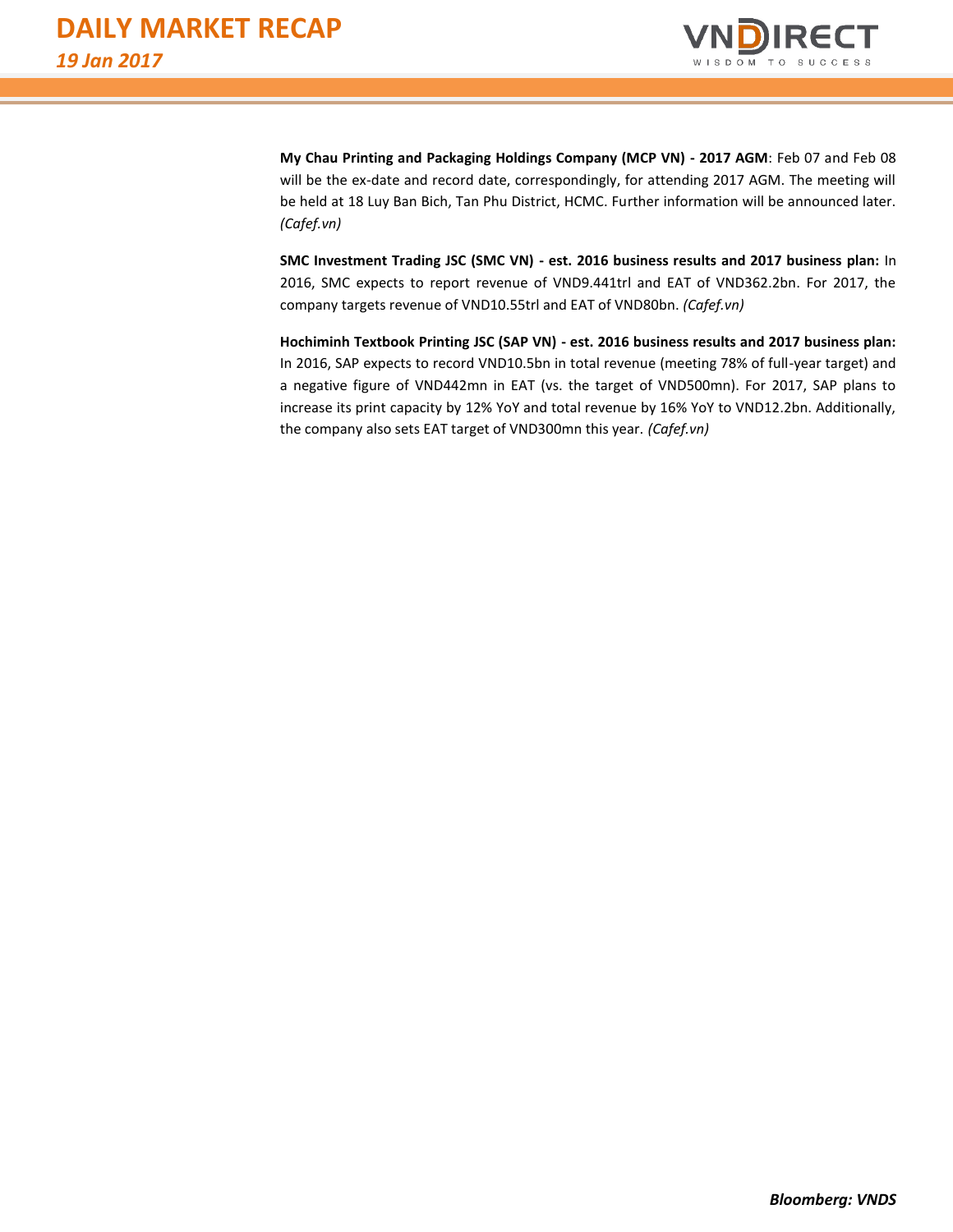

# **MARKET MOVEMENTS**

| <b>HOSE</b>   |              |       |      |       |              |               |              |       | <b>HNX</b> |         |            |
|---------------|--------------|-------|------|-------|--------------|---------------|--------------|-------|------------|---------|------------|
| Top gainers   |              |       |      |       | <b>VND</b>   | Top gainers   |              |       |            |         | <b>VND</b> |
| <b>Ticker</b> | Last         | Chg   | %chg | Vol.  | <b>Index</b> | <b>Ticker</b> | Last         | Chg   | %chg       | Vol.    | Index      |
|               | <b>Price</b> |       |      |       | impact       |               | <b>Price</b> |       |            |         | impact     |
| <b>RIC</b>    | 8,570        | 560   | 7.0  | 1,040 | 0.007        | <b>KSK</b>    | 1.100        | 100   | 10.0       | 68,800  | 0.000      |
| TIX           | 37,550       | 2,450 | 7.0  | 510   | 0.026        | PSI           | 6.600        | 600   | 10.0       | 900     | 0.000      |
| <b>KAC</b>    | 8,920        | 580   | 7.0  | 9,550 | 0.006        | <b>TMC</b>    | 16,500       | 1,500 | 10.0       | 100     | 0.000      |
| <b>EMC</b>    | 13,150       | 850   | 6.9  | 10    | 0.004        | TV3           | 35,800       | 3,200 | 9.8        | 1,300   | 0.000      |
| <b>BTT</b>    | 32,800       | 2,100 | 6.8  | 10    | 0.010        | <b>CTS</b>    | 7.000        | 600   | 9.4        | 828.666 | 0.000      |

| <b>Top losers</b> |                      |          |        |         | <b>VND</b>             |
|-------------------|----------------------|----------|--------|---------|------------------------|
| <b>Ticker</b>     | Last<br><b>Price</b> | Chg      | %chg   | Vol.    | <b>Index</b><br>impact |
| KHA               | 34,550               | $-2.600$ | $-7.0$ | 20,630  | $-0.016$               |
| <b>VMD</b>        | 30,600               | $-2.300$ | $-7.0$ | 1,060   | $-0.012$               |
| SJS               | 21,500               | $-1,100$ | $-6.9$ | 104,410 | $-0.071$               |
| <b>SGT</b>        | 4.440                | $-330$   | $-6.9$ | 570     | $-0.011$               |
| ANV               | 4,720                | $-350$   | $-6.9$ | 91.930  | $-0.010$               |

| <b>VND</b><br><b>Top index movers</b> |              |       |         |         |        |  |  |  |  |  |  |  |
|---------------------------------------|--------------|-------|---------|---------|--------|--|--|--|--|--|--|--|
| <b>Ticker</b>                         | Last         | Chg   | %chg    | Vol.    | Index  |  |  |  |  |  |  |  |
|                                       | <b>Price</b> |       |         |         | impact |  |  |  |  |  |  |  |
| <b>CTG</b>                            | 17,650       | 350   | 2.0     | 1.09MLN | 0.581  |  |  |  |  |  |  |  |
| <b>ROS</b>                            | 125,500      | 900   | 0.7     | 2.06MLN | 0.172  |  |  |  |  |  |  |  |
| CTD                                   | 183,100      | 3,700 | 2.1     | 391,090 | 0.127  |  |  |  |  |  |  |  |
| <b>DHG</b>                            | 108,800      | 2,800 | 2.6     | 114,010 | 0.109  |  |  |  |  |  |  |  |
| <b>STB</b>                            | 9,590        | 140   | $1.5\,$ | 2.58MLN | 0.093  |  |  |  |  |  |  |  |

|               | <b>Top index laggers</b><br><b>VND</b> |          |        |         |          |  |  |  |  |  |  |  |  |  |
|---------------|----------------------------------------|----------|--------|---------|----------|--|--|--|--|--|--|--|--|--|
| <b>Ticker</b> | Last                                   | Chg      | %chg   | Vol.    | Index    |  |  |  |  |  |  |  |  |  |
|               | Price                                  |          |        |         | impact   |  |  |  |  |  |  |  |  |  |
| VCB           | 38,000                                 | $-300$   | $-0.8$ | 521.040 | $-0.481$ |  |  |  |  |  |  |  |  |  |
| NVL           | 58,100                                 | -800     | $-1.4$ | 1.37MLN | $-0.210$ |  |  |  |  |  |  |  |  |  |
| <b>MSN</b>    | 62,000                                 | $-500$   | $-0.8$ | 304,740 | $-0.171$ |  |  |  |  |  |  |  |  |  |
| LGC           | 23,350                                 | $-1,650$ | $-6.6$ | 10,170  | $-0.142$ |  |  |  |  |  |  |  |  |  |
| VIC           | 42,000                                 | $-100$   | $-0.2$ | 1.16MLN | $-0.117$ |  |  |  |  |  |  |  |  |  |

|                    |              |       | u.   |       |              |               |              |       |      |         |            |
|--------------------|--------------|-------|------|-------|--------------|---------------|--------------|-------|------|---------|------------|
| <b>Top gainers</b> |              |       |      |       | <b>VND</b>   | Top gainers   |              |       |      |         | <b>VND</b> |
| Ticker             | Last         | Chg   | %chg | Vol.  | <b>Index</b> | <b>Ticker</b> | Last         | Chg   | %chg | Vol.    | Index      |
|                    | <b>Price</b> |       |      |       | impact       |               | <b>Price</b> |       |      |         | impact     |
| <b>RIC</b>         | 8.570        | 560   | 7.0  | 1,040 | 0.007        | KSK           | 1,100        | 100   | 10.0 | 68,800  | 0.000      |
| TIX                | 37,550       | 2,450 | 7.0  | 510   | 0.026        | PSI           | 6.600        | 600   | 10.0 | 900     | 0.000      |
| KAC                | 8,920        | 580   | 7.0  | 9,550 | 0.006        | TMC           | 16,500       | 1.500 | 10.0 | 100     | 0.000      |
| <b>EMC</b>         | 13,150       | 850   | 6.9  | 10    | 0.004        | TV3           | 35,800       | 3,200 | 9.8  | 1,300   | 0.000      |
| <b>BTT</b>         | 32,800       | 2,100 | 6.8  | 10    | 0.010        | CTS           | 7,000        | 600   | 9.4  | 828,666 | 0.000      |

| <b>Top losers</b> |                      |          |        |         | <b>VND</b>             | <b>Top losers</b> |                      |          |         |         | <b>VND</b>      |
|-------------------|----------------------|----------|--------|---------|------------------------|-------------------|----------------------|----------|---------|---------|-----------------|
| Ticker            | Last<br><b>Price</b> | Chg      | %chg   | Vol.    | <b>Index</b><br>impact | Ticker            | Last<br><b>Price</b> | Chg      | %chg    | Vol.    | Index<br>impact |
| KHA               | 34.550               | $-2.600$ | $-7.0$ | 20.630  | $-0.016$               | VKC               | 14.600               | $-300$   | $-11.0$ | 102.398 | 0.000           |
|                   |                      |          |        |         |                        |                   |                      |          |         |         |                 |
| VMD               | 30.600               | $-2.300$ | $-7.0$ | 1,060   | $-0.012$               | THS               | 7.200                | $-800$   | $-10.0$ | 500     | 0.000           |
| SJS               | 21.500               | $-1.100$ | $-6.9$ | 104.410 | $-0.071$               | <b>SFN</b>        | 28.000               | $-3.100$ | $-10.0$ | 219     | 0.000           |
| SGT               | 4.440                | $-330$   | $-6.9$ | 570     | $-0.011$               | CPC               | 25.500               | $-2.800$ | $-9.9$  | 100     | 0.000           |
| ANV               | 4.720                | $-350$   | $-6.9$ | 91,930  | $-0.010$               | TET               | 22,100               | $-2.400$ | $-9.8$  | 7.347   | 0.000           |

|            | <b>Top index movers</b> |       |      |         | <b>VND</b>   |            | <b>Top index movers</b> |       |      |         | <b>VND</b>   |
|------------|-------------------------|-------|------|---------|--------------|------------|-------------------------|-------|------|---------|--------------|
| Ticker     | Last                    | Chg   | %chg | Vol.    | <b>Index</b> | Ticker     | Last                    | Chg   | %chg | Vol.    | <b>Index</b> |
|            | <b>Price</b>            |       |      |         | impact       |            | <b>Price</b>            |       |      |         | impact       |
| CTG.       | 17.650                  | 350   | 2.0  | 1.09MLN | 0.581        | <b>NVB</b> | 4.500                   | 300   | 7.1  | 900     | 0.097        |
| <b>ROS</b> | 125,500                 | 900   | 0.7  | 2.06MLN | 0.172        | <b>VND</b> | 12.800                  | 800   | 6.7  | 341     | 0.091        |
| CTD        | 183.100                 | 3.700 | 2.1  | 391.090 | 0.127        | PLC        | 27,000                  | 2,000 | 8.0  | 100     | 0.046        |
| <b>DHG</b> | 108,800                 | 2.800 | 2.6  | 114.010 | 0.109        | <b>PHP</b> | 16.500                  | 500   | 3.1  | 100     | 0.018        |
| <b>STB</b> | 9,590                   | 140   | 1.5  | 2.58MLN | 0.093        | <b>CTS</b> | 7,000                   | 600   | 9.4  | 828,666 | 0.015        |

| <b>Top index laggers</b> |              |          |        |         | <b>VND</b>   |            | Top index laggers |          |        |         | <b>VND</b> |
|--------------------------|--------------|----------|--------|---------|--------------|------------|-------------------|----------|--------|---------|------------|
| Ticker                   | Last         | Chg      | %chg   | Vol.    | <b>Index</b> | Ticker     | Last              | Chg      | %chg   | Vol.    | Index      |
|                          | <b>Price</b> |          |        |         | impact       |            | <b>Price</b>      |          |        |         | impact     |
| VCB                      | 38.000       | $-300$   | $-0.8$ | 521.040 | $-0.481$     | <b>SHB</b> | 4.600             | $-100$   | $-2.1$ | 2.09MLN | $-0.098$   |
| <b>NVL</b>               | 58,100       | $-800$   | $-1.4$ | 1.37MLN | $-0.210$     | DST        | 22.300            | $-2.400$ | $-9.7$ | 21.700  | $-0.088$   |
| <b>MSN</b>               | 62.000       | $-500$   | $-0.8$ | 304.740 | $-0.171$     | ACB        | 23,000            | $-100$   | $-0.4$ | 903.576 | $-0.088$   |
| LGC                      | 23,350       | $-1.650$ | $-6.6$ | 10.170  | $-0.142$     | PTI        | 27.300            | $-2.200$ | $-7.5$ | 5.200   | $-0.050$   |
| VIC                      | 42.000       | $-100$   | $-0.2$ | 1.16MLN | $-0.117$     | DBC        | 33,500            | $-600$   | $-1.8$ | 170,300 | $-0.033$   |

| <b>Top active volume</b> |                      |        |        |               | <b>VND</b>             | <b>Top active volume</b> |                      |        |        |         |                 |  |
|--------------------------|----------------------|--------|--------|---------------|------------------------|--------------------------|----------------------|--------|--------|---------|-----------------|--|
| <b>Ticker</b>            | Last<br><b>Price</b> | Chg    | %chg   | Vol.          | <b>Index</b><br>impact | <b>Ticker</b>            | Last<br><b>Price</b> | Chg    | %chg   | Vol.    | Index<br>impact |  |
| HQC                      | 1.930                | -40    | $-2.0$ | 3.27MLN       | $-0.008$               | <b>VNR</b>               | 25.600               | 0      | 0.0    | 2.64MLN | 0.000           |  |
| <b>KBC</b>               | 13.500               | $-100$ | $-0.7$ | 3.06MLN       | $-0.021$               | <b>SHB</b>               | 4.600                | $-100$ | $-2.1$ | 2.09MLN | 0.000           |  |
| <b>ITA</b>               | 3.900                | -80    | $-2.0$ | 2.64MLN       | $-0.030$               | CEO                      | 12.800               | $-200$ | $-1.5$ | 1.01MLN | 0.000           |  |
| <b>STB</b>               | 9.590                | 140    | 1.5    | <b>.58MLN</b> | 0.093                  | <b>HKB</b>               | 1.700                | $-100$ | -5.6   | 955.300 | 0.000           |  |
| <b>FLC</b>               | 4,960                | -20    | $-0.4$ | 2.50MLN       | $-0.006$               | <b>NHP</b>               | 2,300                | $-100$ | $-4.2$ | 910.300 | 0.000           |  |

*Source: Bloomberg*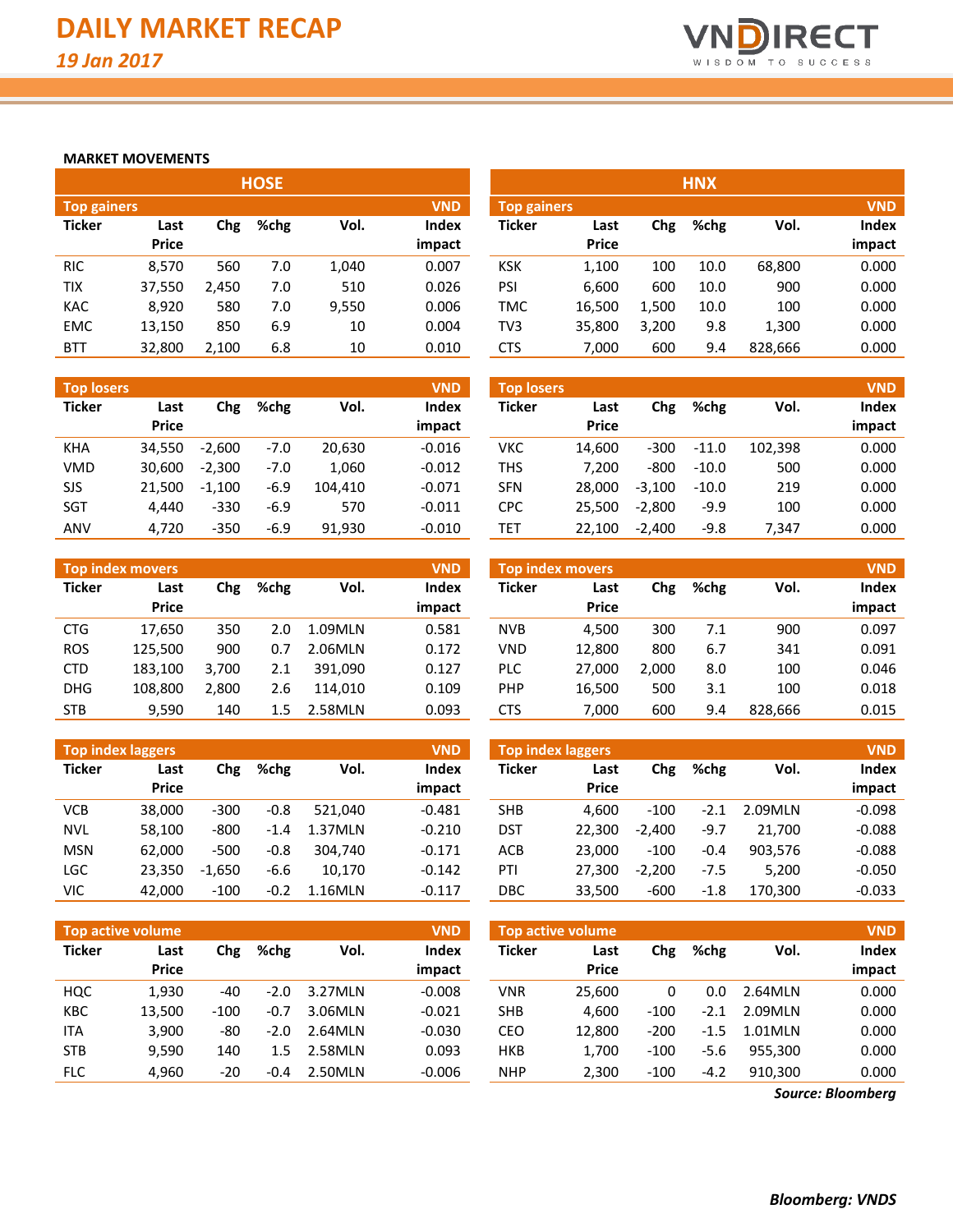

# **FOREIGN ACTIVITIES**

| <b>Volume (Mn'shs)</b> | <b>HOSE</b> | d/d   | <b>HNX</b> | d/d       | Value (VND'bn)        | <b>HOSE</b> | d/d   | <b>HNX</b>       | d/d    |
|------------------------|-------------|-------|------------|-----------|-----------------------|-------------|-------|------------------|--------|
| <b>F.BUY</b>           | 8.2         | 11.4% | 1.0        | 3.3%      | <b>BUY</b>            | 525         | 21.4% | 17               | 4.7%   |
| % of market            | 9.3%        |       | 7.8%       |           | % of market           | 24.0%       |       | 7.3%             |        |
| <b>F.SELL</b>          | 13.3        | 44.9% | 0.6        | $-50.9\%$ | <b>SELL</b>           | 513         | 18.1% | 15               | -54.6% |
| % of market            | 0.0%        |       | 0.0%       |           | % of market           | $0.0\%$     |       | 6.2%             |        |
| <b>NET BUY (SELL)</b>  | (5.1)       |       | 0.4        |           | <b>NET BUY (SELL)</b> | 12          |       |                  |        |
|                        |             |       |            |           |                       |             |       | Source: HSX, HNX |        |

Foreign net buy/sell (30 days) in VND'bn 400 300 200 100  $\pmb{0}$ sanger 24-Dec L. Jan RIVEC **A** Dec **1.18h Repec** Record 3-187 **S-Jan Toylor** Rec Dec **9.1ah 11/18h 15-18h 11.1ah** 2010 ್ಸೆಂಗ್  $(100)$  $(200)$  $(300)$ **HOSE**  $HNX$  $(400)$ 

| <b>2017 ACCUMULATION</b> |                                           |      |                |      |                       |            |           |      |      |  |  |  |  |  |
|--------------------------|-------------------------------------------|------|----------------|------|-----------------------|------------|-----------|------|------|--|--|--|--|--|
| <b>Volume (Mn'shs)</b>   | % of 2016<br>HOSE % of 2016<br><b>HNX</b> |      | Value (VND'bn) |      | HOSE % of 2016        | <b>HNX</b> | % of 2016 |      |      |  |  |  |  |  |
| <b>BUY</b>               | 105.5                                     | 4.3% | 11.0           | 2.8% | <b>BUY</b>            | 4.859      | 5.3%      | 185  | 3.0% |  |  |  |  |  |
| % of market              | 8.0%                                      |      | 3.2%           |      | % of market           | 17.0%      |           | 5.1% |      |  |  |  |  |  |
| <b>SELL</b>              | 119.9                                     | 4.5% | 4.9            | 1.5% | <b>SELL</b>           | 4.707      | 4.8%      | 99   | 1.9% |  |  |  |  |  |
| % of market              | 9.1%                                      |      | 1.4%           |      | % of market           | 16.4%      |           | 2.7% |      |  |  |  |  |  |
| <b>NET BUY (SELL)</b>    | (14.4)                                    |      | 6.2            |      | <b>NET BUY (SELL)</b> | 152        |           | 86   |      |  |  |  |  |  |

*Source: HSX, HNX*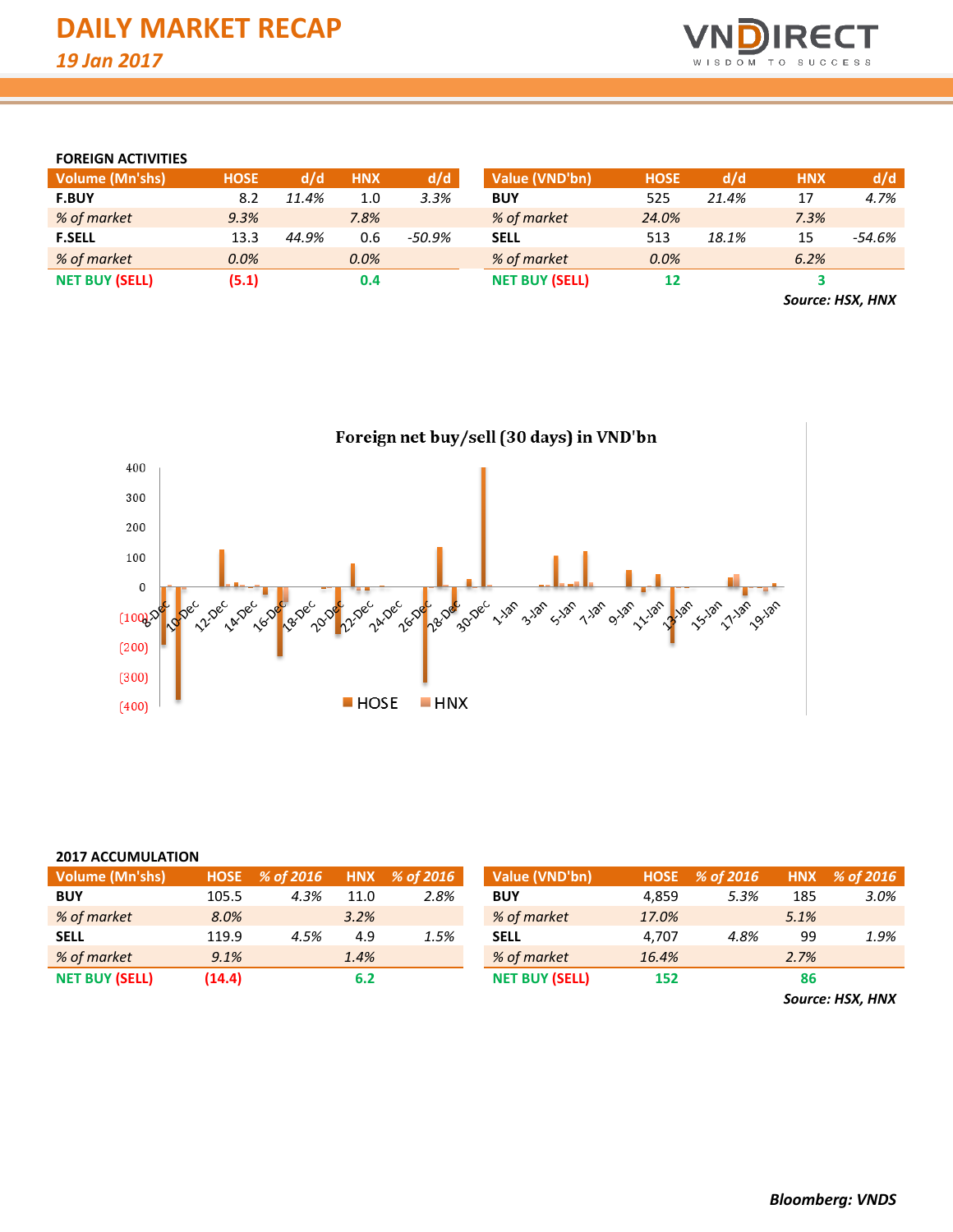

**Index impact**

# **FOREIGN ACTIVITIES**

|               |                               | <b>HOSE</b> |         |       |                                                | <b>HNX</b>    |                      |        |         |       |                 |  |
|---------------|-------------------------------|-------------|---------|-------|------------------------------------------------|---------------|----------------------|--------|---------|-------|-----------------|--|
|               | Top buy by foreigners (value) |             |         |       | <b>VND'bn</b><br>Top buy by foreigners (value) |               |                      |        |         |       |                 |  |
| <b>Ticker</b> | Last<br><b>Price</b>          | Chg         | %chg    | Value | <b>Index</b><br>impact                         | <b>Ticker</b> | Last<br><b>Price</b> | Chg    | %chg    | Value | Index<br>impact |  |
| <b>VNM</b>    | 126,000                       | 0           | 0.00    | 209.5 | 0.000                                          | ACB           | 23,000               | $-100$ | $-0.43$ | 9.2   | 0.000           |  |
| <b>TLG</b>    | 99,700                        | 0           | 0.00    | 142.2 | 0.000                                          | <b>VND</b>    | 12,800               | 800    | 6.67    | 3.1   | 0.000           |  |
| <b>FPT</b>    | 43,800                        | 0           | 0.00    | 44.2  | 0.000                                          | <b>DBC</b>    | 33,500               | $-600$ | $-1.76$ | 1.5   | 0.000           |  |
| <b>CTD</b>    | 183,100                       | 3.700       | 2.06    | 23.6  | 0.127                                          | PHC           | 11,400               | $-200$ | $-1.72$ | 0.5   | 0.000           |  |
| VSC           | 57.100                        | $-200$      | $-0.35$ | 12.4  | $-0.004$                                       | <b>PVC</b>    | 8,100                | 100    | 1.25    | 0.5   | 0.000           |  |

|               | Top sell by foreigners (value) |        |               |       | <b>VND'bn</b>          | Top sell by foreigners (value) | <b>VND'bn</b>        |          |         |       |                 |
|---------------|--------------------------------|--------|---------------|-------|------------------------|--------------------------------|----------------------|----------|---------|-------|-----------------|
| <b>Ticker</b> | Last<br><b>Price</b>           | Chg    | %chg<br>Value |       | <b>Index</b><br>impact | <b>Ticker</b>                  | Last<br><b>Price</b> | Chg      | %chg    | Value | Index<br>impact |
| <b>VNM</b>    | 126.000                        | 0      | 0.00          | 190.3 | 0.000                  | ACB                            | 23,000               | $-100$   | $-0.43$ | 9.2   | 0.000           |
| <b>FPT</b>    | 43,800                         | 0      | 0.00          | 44.1  | 0.000                  | <b>VND</b>                     | 12,800               | 800      | 6.67    | 1.3   | 0.000           |
| <b>VIC</b>    | 42.000                         | $-100$ | $-0.24$       | 38.8  | $-0.117$               | <b>MAS</b>                     | 139.100              | $-1,600$ | $-1.14$ | 1.0   | 0.000           |
| GAS           | 57,400                         | 0      | 0.00          | 28.9  | 0.000                  | <b>DGC</b>                     | 39.000               | $-300$   | $-0.76$ | 0.8   | 0.000           |
| <b>HPG</b>    | 41.450                         | $-150$ | $-0.36$       | 20.6  | $-0.056$               | <b>DBC</b>                     | 33,500               | $-600$   | $-1.76$ | 0.7   | 0.000           |

|                 | Top net buy by foreigners (value) |       |      |       | VND'bn          | Top net buy by foreigners (value) | <b>VND'bn</b>               |        |         |       |                 |  |
|-----------------|-----------------------------------|-------|------|-------|-----------------|-----------------------------------|-----------------------------|--------|---------|-------|-----------------|--|
| <b>Ticker</b>   | Last<br><b>Price</b>              | Chg   | %chg | Value | Index<br>impact | <b>Ticker</b>                     | Chg<br>Last<br><b>Price</b> |        | %chg    | Value | Index<br>impact |  |
| TLG             | 99.700                            | 0     | 0.00 | 142.2 | 0.000           | <b>VND</b>                        | 12.800                      | 800    | 6.67    | 1.8   | 0.000           |  |
| <b>CTD</b>      | 183,100                           | 3.700 | 2.06 | 22.7  | 0.127           | <b>DBC</b>                        | 33,500                      | $-600$ | $-1.76$ | 0.8   | 0.000           |  |
| <b>VNM</b>      | 126.000                           | 0     | 0.00 | 19.2  | 0.000           | PHC                               | 11,400                      | $-200$ | $-1.72$ | 0.5   | 0.000           |  |
| <b>VHC</b>      | 57,200                            | 1.200 | 2.14 | 3.1   | 0.049           | <b>PVC</b>                        | 8.100                       | 100    | 1.25    | 0.5   | 0.000           |  |
| PC <sub>1</sub> | 35,600                            | 500   | 1.42 | 2.5   | 0.017           | <b>BCC</b>                        | 15,500                      | 100    | 0.65    | 0.4   | 0.000           |  |

|               | Top net sell by foreigners (value) |        |         |         | <b>VND'bn</b>          | Top net sell by foreigners (value) | VND'bn               |          |         |              |                 |
|---------------|------------------------------------|--------|---------|---------|------------------------|------------------------------------|----------------------|----------|---------|--------------|-----------------|
| <b>Ticker</b> | Last<br><b>Price</b>               | Chg    | %chg    | Value   | <b>Index</b><br>impact | <b>Ticker</b>                      | Last<br><b>Price</b> | Chg      | %chg    | <b>Value</b> | Index<br>impact |
|               |                                    |        |         |         |                        |                                    |                      |          |         |              |                 |
| <b>VIC</b>    | 42.000                             | $-100$ | $-0.24$ | $-38.8$ | $-0.117$               | <b>MAS</b>                         | 139.100              | $-1.600$ | $-1.14$ | $-1.0$       | 0.000           |
| GAS           | 57,400                             | 0      | 0.00    | $-27.9$ | 0.000                  | <b>DGC</b>                         | 39,000               | $-300$   | $-0.76$ | $-0.8$       | 0.000           |
| <b>HPG</b>    | 41.450                             | $-150$ | $-0.36$ | $-20.0$ | $-0.056$               | <b>SLS</b>                         | 89,000               | 2,000    | 2.30    | $-0.7$       | 0.000           |
| <b>PVD</b>    | 20.100                             | $-300$ | $-1.47$ | $-14.3$ | $-0.051$               | VCS                                | 124.000              | 1.000    | 0.81    | $-0.2$       | 0.000           |
| <b>DPM</b>    | 23,600                             | $-300$ | $-1.26$ | $-13.1$ | $-0.052$               | THB                                | 17,300               | $-200$   | $-1.14$ | $-0.2$       | 0.000           |

*Source: Bloomberg, HOSE, HNX*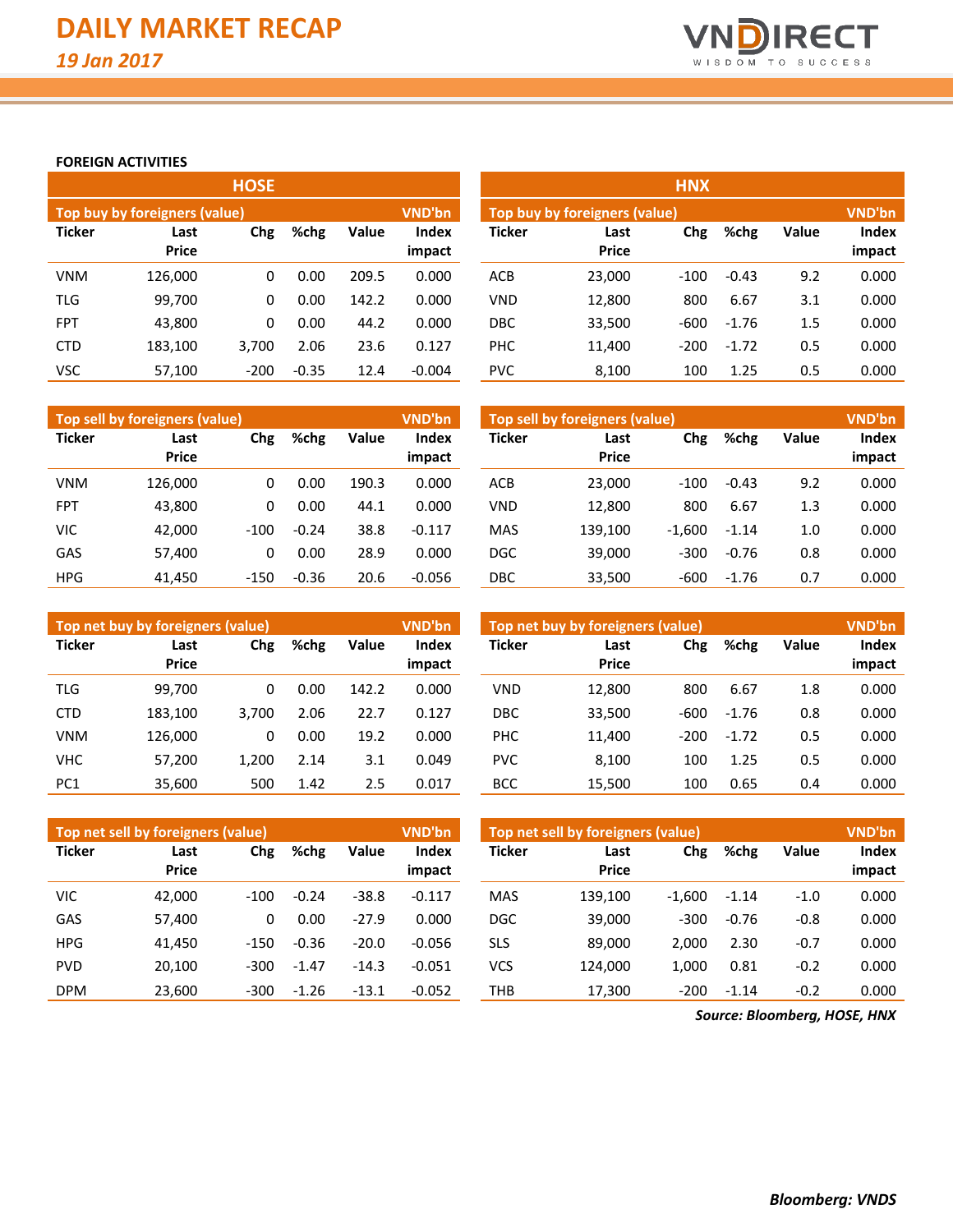

## **TOP 70 MARKET CAPS SNAPSHOT ON HOSE**

| No.            | <b>Ticker</b>      | Price      | Price change (%) |         | <b>Mkt. Cap</b> | Outs. Vol.     | <b>Float ratio</b> | <b>Avail. FII</b> | Ave. daily vol. | <b>EPS</b>    |             |                | P/E     | P/B              | <b>ROE</b>       | <b>ROA</b> |                |
|----------------|--------------------|------------|------------------|---------|-----------------|----------------|--------------------|-------------------|-----------------|---------------|-------------|----------------|---------|------------------|------------------|------------|----------------|
|                |                    | <b>VND</b> | 1M               | 3M      | 6M              | <b>US\$mln</b> | Mln'shs            | %                 | %               | (30 days-shs) | <b>T12M</b> | <b>Diluted</b> | 1Y Gr.  | $\boldsymbol{x}$ | $\boldsymbol{x}$ | %          | $\frac{9}{6}$  |
| 1              | <b>VNM VM</b>      | 126,000    | $-2.2$           | $-13.7$ | $-1.2$          | 8,097          | 1,451              | 57.4              | 46.9            | 1,325,827     | 5,881       | 4,864          | 28.1    | 21.4             | 8.9              | 42.9       | 35.1           |
| 2              | <b>SAB VM</b>      | 223,800    | 5.6              | N/A     | N/A             | 6,354          | 641                | 10.4              | 39.4            | 115,924       | 4,864       | 4,864          | 28.5    | 46.0             | 11.0             | 25.3       | 15.7           |
| 3              | <b>VCB VM</b>      | 38,000     | 8.1              | 3.5     | $-8.4$          | 6,053          | 3,598              | 22.9              | 9.1             | 1,039,501     | 1,876       | 1,477          | 16.4    | 20.3             | 2.9              | 14.8       | 1.0            |
| $\overline{4}$ | <b>VIC VM</b>      | 42,000     | $-1.9$           | $-4.1$  | $-1.1$          | 4,905          | 2,638              | 45.0              | 18.8            | 687,223       | 831         | 468            | $-65.2$ | 50.5             | 4.0              | 7.9        | 1.3            |
| 5              | <b>GAS VM</b>      | 57,400     | $-11.6$          | $-16.9$ | $-10.3$         | 4,862          | 1,913              | 4.2               | 46.3            | 127,972       | 2,617       | 4,400          | $-37.0$ | 21.9             | 2.7              | 12.1       | 8.8            |
| 6              | <b>CTG VM</b>      | 17,650     | 15.4             | 1.7     | $-3.0$          | 2,910          | 3,723              | 7.8               | 0.1             | 844,716       | 1,727       | 1,208          | $-4.6$  | 10.2             | 1.1              | 11.0       | 0.8            |
| 7              | <b>BID VM</b>      | 16,450     | 11.5             | $-7.1$  | $-8.6$          | 2,490          | 3,419              | 12.2              | 28.8            | 2,823,552     | 1,884       | 1,434          | $-14.7$ | 8.7              | 1.3              | 15.3       | 0.7            |
| 8              | <b>ROS VM</b>      | 125,500    | 17.7             | 111.6   | N/A             | 2,389          | 430                | 27.4              | 49.0            | 2,080,690     | N/A         | N/A            | N/A     | N/A              | N/A              | N/A        | N/A            |
| 9              | <b>MSN VM</b>      | 62,000     | $-2.4$           | $-6.8$  | $-8.1$          | 2,083          | 759                | 38.4              | 17.4            | 289,368       | 3,660       | 1,963          | 35.8    | 16.9             | 2.9              | 17.4       | 3.9            |
| 10             | <b>BVH VM</b>      | 60,800     | $-0.8$           | $-11.9$ | $-5.0$          | 1,832          | 680                | 29.1              | 24.1            | 315,287       | 1,833       | 1,658          | $-3.5$  | 33.2             | 3.2              | 9.8        | 2.1            |
| 11             | <b>HPG VM</b>      | 41,450     | $-0.1$           | 0.5     | 13.5            | 1,547          | 843                | 47.8              | 13.4            | 2,872,342     | 6,189       | 4,404          | 18.1    | 6.7              | 1.9              | 32.6       | 19.7           |
| 12             | <b>NVL VM</b>      | 58,100     | N/A              | N/A     | N/A             | 1,516          | 589                | 100.0             | 38.6            | N/A           | N/A         | N/A            | N/A     | N/A              | N/A              | 10.9       | 1.9            |
| 13             | MWG VM             | 157,500    | 4.3              | 4.8     | 12.5            | 1,073          | 154                | 60.8              | 0.0             | 217,873       | 10,706      | 7,305          | 52.8    | 14.7             | 6.6              | 55.2       | 20.7           |
| 14             | <b>MBB VM</b>      | 13,900     | 4.9              | $-2.7$  | $-4.0$          | 1,054          | 1,713              | 45.2              | 0.0             | 339,659       | 1,580       | 1,831          | $-7.3$  | 8.8              | $1.0$            | 11.4       | 1.2            |
| 15             | FPT VM             | 43,800     | 2.6              | $-0.1$  | 4.5             | 891            | 459                | 68.6              | 0.0             | 603,925       | 4,349       | 3,814          | 6.3     | 10.1             | 2.2              | 22.8       | 8.0            |
| 16             | <b>STB VM</b>      | 9,590      | 13.9             | 1.2     | $-17.3$         | 766            | 1,804              | 92.7              | 15.7            | 3,359,881     | -66         | 902            | $-39.3$ | N/A              | 0.8              | $-0.3$     | 0.0            |
| 17             | CTD VM             | 183,100    | 0.1              | $-2.6$  | 12.5            | 624            | 77                 | 85.8              | 7.4             | 115,312       | 19,224      | 11,078         | 90.1    | 9.5              | 3.0              | 35.5       | 15.3           |
| 18             | <b>EIB VM</b>      | 9,550      | $-0.5$           | $-9.9$  | $-20.4$         | 520            | 1,229              | 75.1              | 2.0             | 94,682        | $-247$      | 33             | $-88.1$ | N/A              | 0.9              | $-2.2$     | $-0.2$         |
| 19             | SSI VM             | 20,150     | 1.5              | $-5.2$  | $-16.4$         | 437            | 490                | 57.2              | 42.1            | 1,191,741     | 2,186       | 1,680          | 4.8     | 9.2              | 1.3              | 15.3       | 8.2            |
| 20             | <b>DHG VM</b>      | 108,800    | 13.3             | $-0.6$  | 17.0            | 420            | 87                 | 31.8              | 0.0             | 57,683        | 6,539       | 5,748          | $-6.1$  | 16.6             | 3.6              | 22.9       | 19.1           |
| 21             | HSG VM             | 47,200     | $-3.7$           | 19.9    | 7.8             | 411            | 197                | 59.8              | 19.6            | 1,608,637     | 8,113       | 7,350          | 120     | 6                | $\overline{2}$   | 41.0       | 14             |
| 22             | <b>DPM VM</b>      | 23,600     | 1.9              | $-19.9$ | $-18.6$         | 409            | 391                | 35                | 28.3            | 689,235       | 3,047       | 3,295          | 14      | 8                | 1.1              | 13         | 13             |
| 23             | <b>BMP VM</b>      | 185,200    | $-5.0$           | $-10.0$ | 13.6            | 373            | 45                 | 61.8              | 0.0             | 30,900        | 14,310      | 11,410         | 38      | 13               | 3.7              | 31         | 26             |
| 24             | NT <sub>2</sub> VM | 28,750     | 1.8              | $-20.1$ | $-18.1$         | 363            | 285                | 27.2              | 27.8            | 348,812       | 4,593       | 3,937          | $-29.5$ | 6.3              | 1.7              | 27.7       | 11.3           |
| 25             | <b>REE VM</b>      | 25,750     | 8.0              | 22.9    | 25.0            | 353            | 310                | 46.2              | 0.0             | 968,099       | 2,423       | 2,757          | $-20.8$ | 10.6             | 1.2              | 11.9       | 7.8            |
| 26             | HT1 VM             | 20,200     | $-3.8$           | $-5.1$  | $-21.3$         | 341            | 382                | 19.7              | 38.6            | 63,852        | 2,221       | 1,936          | 142     | 9                | 1.6              | 18         | $\overline{7}$ |
| 27             | PVD VM             | 20,100     | $-6.5$           | $-17.8$ | $-22.1$         | 341            | 383                | 48.1              | 18.9            | 1,116,317     | 376         | 3,725          | $-43.4$ | 52.7             | 0.6              | 1.3        | 0.7            |
| 28             | <b>KDC VM</b>      | 37,200     | 7.2              | $-0.8$  | 30.1            | 339            | 206                | 36.6              | 37.3            | 190,539       | 5,486       | 22,581         | 883.5   | 6.8              | 1.3              | 19.3       | 15.1           |
| 29             | CII VM             | 30,200     | 4.5              | 3.8     | 15.3            | 323            | 241                | 54.7              | 13.0            | 1,091,216     | 2,805       | 2,959          | $-11.8$ | 10.8             | 2.0              | 19.9       | 6.0            |
| 30             | <b>PNJ VM</b>      | 68,900     | 1.3              | $-7.5$  | $-3.0$          | 300            | 98                 | 68.0              | 0.0             | 61,872        | 3,167       | 1,347          | $-45.4$ | 21.8             | 4.3              | 20.9       | 11.0           |
| 31             | <b>KBC VM</b>      | 13,500     | $-4.9$           | $-24.8$ | $-20.1$         | 281            | 470                | 73.7              | 18.8            | 2,877,753     | 1,689       | 1,316          | 48.0    | 8.0              | 0.8              | 10.9       | 5.6            |
| 32             | <b>SBT VM</b>      | 24,200     | $-6.9$           | $-9.2$  | $-7.2$          | 271            | 253                | 53.1              | 40.4            | 1,332,642     | 1,228       | 1,148          | 29.3    | 19.7             | 2.1              | 10.1       | 5.3            |
| 33             | <b>TCH VM</b>      | 15,650     | $-12.6$          | $-43.6$ | N/A             | 252            | 363                | 52.5              | 49.0            | 443,117       | N/A         | N/A            | N/A     | N/A              | 1.3              | N/A        | N/A            |
| 34             | <b>PPC VM</b>      | 17,000     | 0.0              | 15.6    | 12.6            | 239            | 318                | 16.0              | 33.8            | 178,948       | $-1,010$    | 1,762          | $-46.3$ | N/A              | 1.2              | $-6.3$     | $-3.0$         |
| 35             | <b>VHC VM</b>      | 57,200     | 5.7              | 3.1     | 19.2            | 234            | 92                 | 30.5              | 72.7            | 178,674       | 5,528       | 3,274          | $-31.9$ | 10.3             | 2.2              | 23.3       | 10.8           |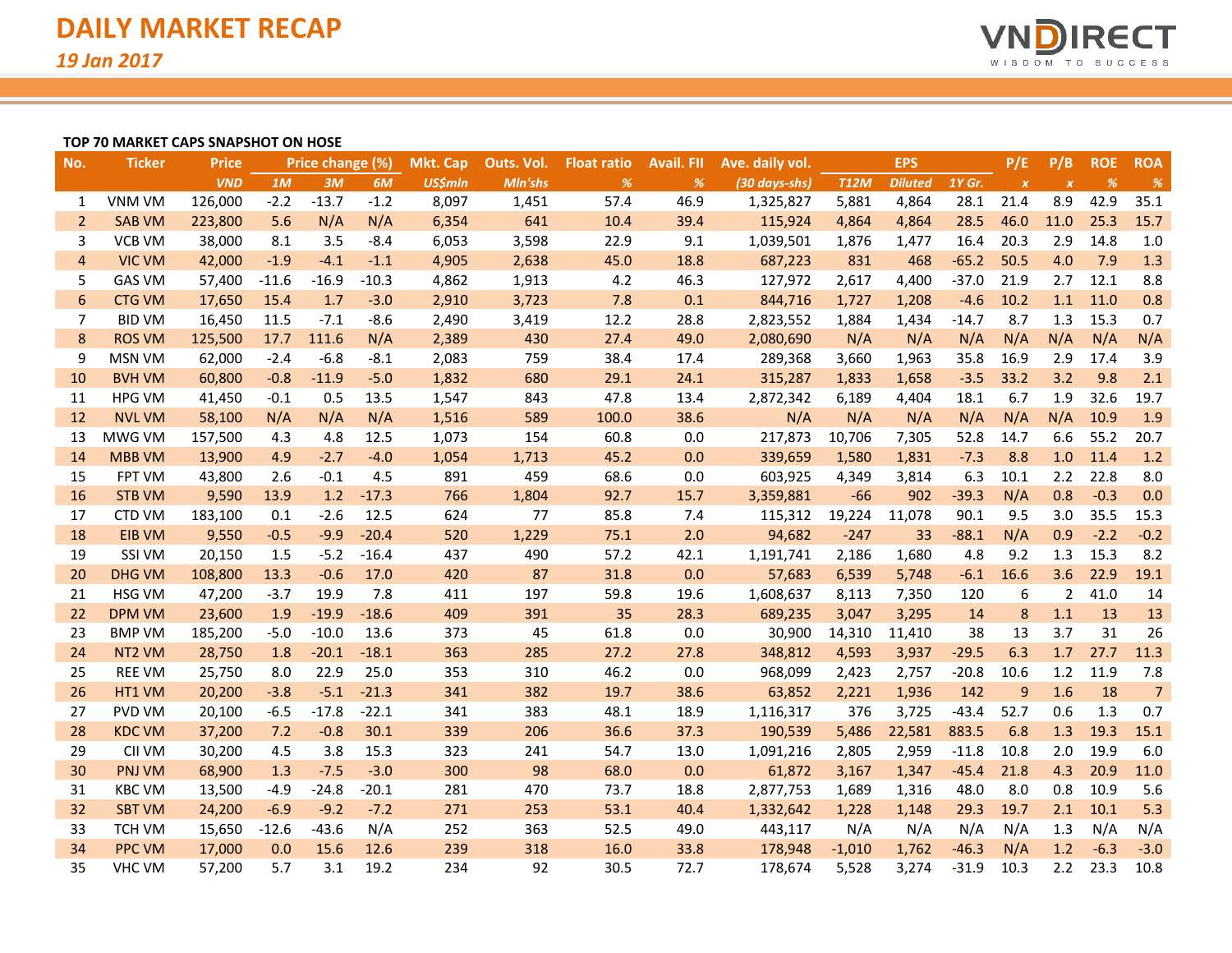

| No. | <b>Ticker</b> | <b>Price</b> |         | Price change (%) |         | <b>Mkt. Cap</b> | Outs. Vol. | <b>Float ratio</b> | <b>Avail. FII</b> | Ave. daily vol. |             | <b>EPS</b>     |         | P/E              | P/B              | <b>ROE</b>                   | <b>ROA</b> |
|-----|---------------|--------------|---------|------------------|---------|-----------------|------------|--------------------|-------------------|-----------------|-------------|----------------|---------|------------------|------------------|------------------------------|------------|
|     |               | <b>VND</b>   | 1M      | 3M               | 6M      | <b>US\$mln</b>  | Mln'shs    | %                  | %                 | (30 days-shs)   | <b>T12M</b> | <b>Diluted</b> | 1Y Gr.  | $\boldsymbol{x}$ | $\boldsymbol{X}$ | $% \mathcal{A}_{\mathrm{c}}$ | $\%$       |
| 36  | <b>GMD VM</b> | 28,000       | 4.1     | 1.6              | 2.9     | 222             | 179        | 75.1               | 0.0               | 221,606         | 2,034       | 2,181          | $-28.9$ | 13.8             | 1.0              | 7.2                          | 4.1        |
| 37  | <b>DCM VM</b> | 9,390        | $-13.9$ | $-15.0$          | $-21.8$ | 220             | 529        | 24.3               | 43.8              | 186,235         | N/A         | N/A            | N/A     | N/A              | 0.8              | N/A                          | N/A        |
| 38  | <b>BIC VM</b> | 41,400       | 15.0    | 19.3             | 56.8    | 215             | 117        | 99.6               | 1.5               | 10,983          | 1,421       | 1,358          | $-3.3$  | 29.1             | 2.4              | 11.0                         | 3.6        |
| 39  | <b>HNG VM</b> | 6,260        | $-10.6$ | 1.0              | $-11.8$ | 213             | 767        | 29.5               | 48.3              | 921,906         | 1,023       | 914            | $-44.5$ | 6.1              | 0.5              | 8.8                          | 3.3        |
| 40  | <b>VCF VM</b> | 179,000      | 5.3     | 13.1             | 27.9    | 211             | 27         | N/A                | 19.3              | 585             | 13,393      | 11,112         | $-26.4$ | 13.4             | 2.5              | 20.4                         | 14.2       |
| 41  | KDH VM        | 19,700       | $-3.0$  | $-5.5$           | 11.8    | 204             | 234        | 55.3               | 0.3               | 93,673          | 1,677       | 1,600          | 43.9    | 11.7             | 1.3              | 12.0                         | 5.4        |
| 42  | <b>LGC VM</b> | 23,350       | $-2.7$  | 3.8              | 2.0     | 199             | 193        | N/A                | 4.0               | 10,660          | 1,942       | 3,363          | $-62.7$ | 12.0             | 1.8              | 15.5                         | 5.2        |
| 43  | <b>GTN VM</b> | 17,450       | $-3.6$  | $-9.8$           | $-23.5$ | 193             | 250        | 52.9               | 47.3              | 1,225,510       | 229         | 761            | $-34.1$ | 76.3             | 1.6              | 1.7                          | 1.1        |
| 44  | <b>PAN VM</b> | 40,000       | $-10.1$ | $-15.8$          | $-5.9$  | 181             | 102        | 54.1               | 53.9              | 9,801           | 2,573       | 2,513          | 57.9    | 15.5             | 1.8              | 11.6                         | 6.9        |
| 45  | HAG VM        | 4,970        | $-15.8$ | $-7.1$           | $-26.9$ | 174             | 790        | 54.2               | 35.0              | 3,363,268       | $-1,839$    | 613            | $-64.6$ | N/A              | 0.3              | $-10.2$                      | $-2.9$     |
| 46  | <b>TRA VM</b> | 113,500      | 0.4     | $-5.4$           | 1.3     | 174             | 35         | 82.3               | 1.3               | 2,400           | 5,932       | 4,723          | 11.9    | 19.1             | 4.2              | 23.3                         | 16.5       |
| 47  | <b>TLG VM</b> | 99,700       | $-0.3$  | $-5.9$           | 7.2     | 169             | 38         | 4.1                | 28.0              | 1,073           | 5,662       | 3,395          | 14.7    | 17.6             | 4.0              | 24.3                         | 17.1       |
| 48  | <b>ITA VM</b> | 3,900        | 2.6     | $-15.6$          | $-22.0$ | 162             | 938        | 61.8               | 34.8              | 5,761,712       | 30          | 166            | $-17.8$ | 129.7            | 0.4              | 0.3                          | 0.2        |
| 49  | PGD VM        | 40,000       | 10.0    | $-10.1$          | $-12.1$ | 159             | 90         | 49.0               | 45.5              | 150,984         | 3,105       | 3,701          | 78.6    | 12.9             | 2.6              | 19.6                         | 9.4        |
| 50  | <b>DRC VM</b> | 30,300       | $-5.5$  | $-21.9$          | $-25.6$ | 159             | 119        | 39.0               | 17.5              | 113,482         | 3,434       | 3,623          | 22.0    | 8.8              | 2.2              | 25.6                         | 13.3       |
| 51  | <b>HCM VM</b> | 27,950       | $-1.2$  | $-3.3$           | $-14.8$ | 157             | 127        | 38.2               | 0.0               | 295,401         | 2,344       | 1,677          | $-43.3$ | 12               | 1.5              | 13                           | 9          |
| 52  | <b>PVT VM</b> | 11,850       | $-1.3$  | $-16.0$          | $-10.7$ | 148             | 281        | 48.9               | 23.9              | 293,347         | 1,543.1     | 1,195          | $-1.4$  | 7.7              | 1.0              | 13.0                         | 4.7        |
| 53  | CAV VM        | 57,000       | 3.4     | 1.2              | $-8.7$  | 145             | 58         | 51.4               | 45.1              | 73,000          | 3,059       | 3,059          | 10.8    | 18.6             | 4.2              | 23.7                         | 9.2        |
| 54  | <b>ASM VM</b> | 14,800       | 0.7     | $-4.5$           | $-3.3$  | 144             | 220        | 83.1               | 45.4              | 1,539,687       | 951         | 581            | $-61.9$ | 16               | 1.3              | 8                            | 5          |
| 55  | <b>NLG VM</b> | 22,700       | 3.7     | 0.2              | 6.1     | 143             | 142        | 44.0               | 0.5               | 178,935         | 2,170       | 1,462          | 73.8    | 10               | 1.3              | 13                           | 6          |
| 56  | <b>FLC VM</b> | 4,960        | $-4.1$  | $-18.0$          | $-18.7$ | 140             | 638        | 68.3               | 41.3              | 6,098,502       | 1,743       | 1,952          | 19.9    | 2.8              | 0.4              | 13.3                         | 7.3        |
| 57  | DXG VM        | 12,450       | $-6.4$  | 9.7              | $-1.6$  | 139             | 253        | 79.7               | 13.3              | 1,108,022       | 1,541       | 2,229          | 45.0    | 8.1              | 1.1              | 14.7                         | 6.8        |
| 58  | <b>VSH VM</b> | 15,250       | $-2.2$  | $-4.1$           | 5.9     | 139             | 206        | 69.3               | 33.8              | 52,319          | 1,127       | 1,191          | $-31.6$ | 14               | 1.1              | $\bf 8$                      | 5          |
| 59  | <b>HBC VM</b> | 31,500       | 9.9     | 8.6              | 30.7    | 133             | 95         | 77.8               | 25.9              | 1,392,419       | 3,574       | 731            | 50.4    | 9                | 2.2              | 28                           | 4          |
| 60  | <b>DVP VM</b> | 71,300       | $-1.9$  | 0.4              | $-3.6$  | 126             | 40         | 17.9               | 33.6              | 2,869           | 6,842       | 7,027          | 23.2    | 10               | 3.0              | 29                           | 25         |
| 61  | <b>SKG VM</b> | 80,000       | 10.8    | $-8.6$           | $-14.9$ | 121             | 34         | 42.8               | 0.3               | 39,412          | 6,294.3     | 5,191          | 83      | 12.7             | 4.1              | 38.1                         | 37.4       |
| 62  | PC1 VM        | 35,600       | $-3.9$  | N/A              | N/A     | 119             | 75         | 100.0              | 28.8              | 160,108         | 9,179.0     | 9,179          | N/A     | 3.9              | 0.9              | N/A                          | N/A        |
| 63  | <b>CHP VM</b> | 21,250       | 3.7     | 3.2              | N/A     | 119             | 126        | 24.9               | 45.6              | 12,171          | 1,620       | 2,484          | 46.9    | 13.1             | 1.8              | 14.0                         | 6.8        |
| 64  | <b>PDR VM</b> | 13,100       | $-2.2$  | $-6.8$           | 1.6     | 117             | 202        | 31.6               | 45.7              | 467,046         | 712         | 887            | 243     | 18.4             | 1.1              | 6.4                          | 1.8        |
| 65  | VSC VM        | 57,100       | 4.8     | $-13.1$          | $-11.5$ | 115             | 46         | 85.0               | 0.0               | 91,464          | 5,190       | 6,130          | 12.7    | 11.0             | 2.0              | 18.7                         | 11.2       |
| 66  | PTB VM        | 119,800      | $-3.4$  | $-0.2$           | 8.1     | 115             | 22         | 66.6               | 39.6              | 33,491          | 9,554       | 5,357          | 21.6    | 12.5             | 3.9              | 35.8                         | 16.1       |
| 67  | <b>BMI VM</b> | 26,900       | 13.5    | $-0.4$           | 6.1     | 109             | 91         | 41.3               | 6.1               | 66,819          | 1,616       | 1,471          | 15.8    | 16.6             | 1.2              | 6.8                          | 2.7        |
| 68  | <b>DMC VM</b> | 67,400       | $-3.6$  | $-14.1$          | $-6.4$  | 104             | 35         | 1.2                | 43.8              | 23,084          | 4,892       | 3,365          | 5.7     | 13.8             | 2.8              | 21.5                         | 17.8       |
| 69  | <b>NCT VM</b> | 89,400       | 7.8     | 10.9             | $-18.7$ | 104             | 26         | 30.8               | 36.1              | 11,982          | 11,639      | 11,639         | -36.4   | 7.7              | 5.4              | 68.1                         | 59.3       |
| 70  | <b>NKG VM</b> | 35,300       | 0.9     | $-5.0$           | 35.8    | 103             | 66         | 25.3               | 21.0              | 157,080         | 9,540       | 2,318          | 48.5    | 3.7              | 1.6              | 56.2                         | 10.9       |

*Source: Bloomberg*